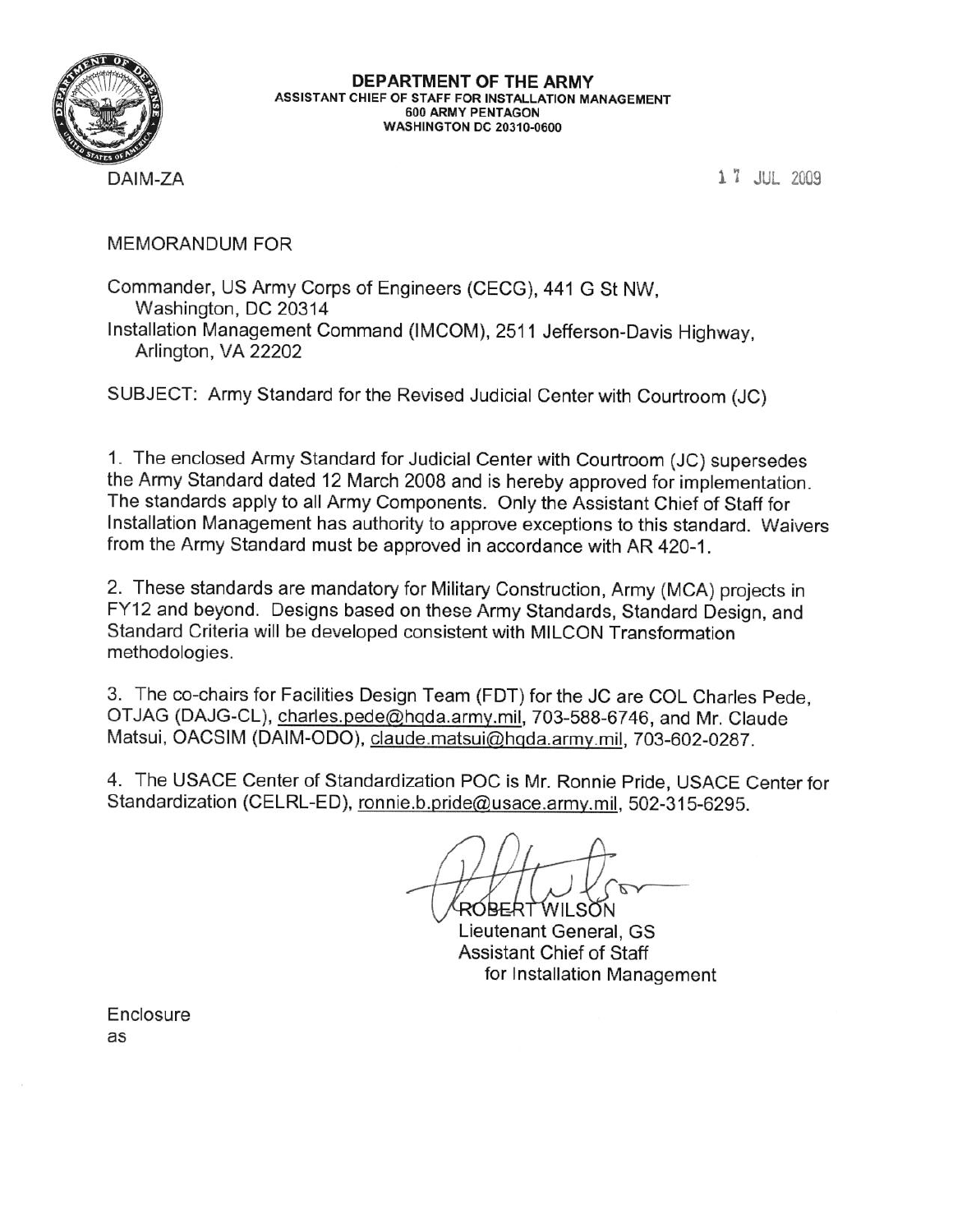

**DEPARTMENT OF THE ARMY ASSISTANT CHIEF OF STAFF FOR INSTALLATION MANAGEMENT 600 ARMY PENTAGON WASHINGTON DC 20310-0600** 

# **Army Standard for Judicial Centers with Courtroom**

## **30 June 2009**

**Description:** Judicial Centers to include Courtrooms and courtroom support spaces that provide a centralized installation facility for the Army to administer military justice and Magistrate proceedings.

#### **Applicability:**

- The Courtroom Army Standard applies to the planning, design, and construction of all Judicial Centers to include Courtrooms and courtroom support spaces that support the court-martial convening authority in courts-martial proceedings.
- The Army Standard applies to Army facilities worldwide.
- Deviation from Non-Waiverable (NW) mandatory requirements identified in this Army Standard are based on AR 27-1 (Legal Services) outside the purview of the Army Facilities Standardization Program requiring pre-coordination and approval by the Office of the Staff Judge Advocate, HQDA.
- All USACE geographic districts shall incorporate the mandatory design criteria described herein in close coordination with the USACE designated Center of Standardization (COS) for Judicial Centers.
- All Judicial Center or Courtroom projects must be reviewed by the COS to ensure conformance with the Army Standard.

#### **Waivers:**

- Only the Assistant Chief of Staff for Installation Management has authority to approve exceptions to the Army Standard.
- Waivers from Army Standards must be requested in accordance with the AR 420-1 and the Army Facilities Standardization Program Charter, latest edition.
- All waiver requests to this Army Standard require COS conflict resolution prior to submission by the Garrison Commander.
- Garrison Army Standard waiver request submissions must be received in sufficient time to allow the Facility Design Team to complete review and development of recommendations or courses of action for the Army Facilities Standardization Committee to consider prior to implementation into project design.
- All Headquarters, Department of the Army (HQDA) approved waivers shall be documented in installation master plans thereby serving as the installations modified standards for the facility type affected.
- Late submissions and/or project delays are NOT sufficient stand alone justification for accelerated review or other dispensation to meeting the Army Standard contained herein.

The Guidance Section found herein after provides instructions and definitions necessary for the application of the mandatory requirements contained in the tabular section of the Army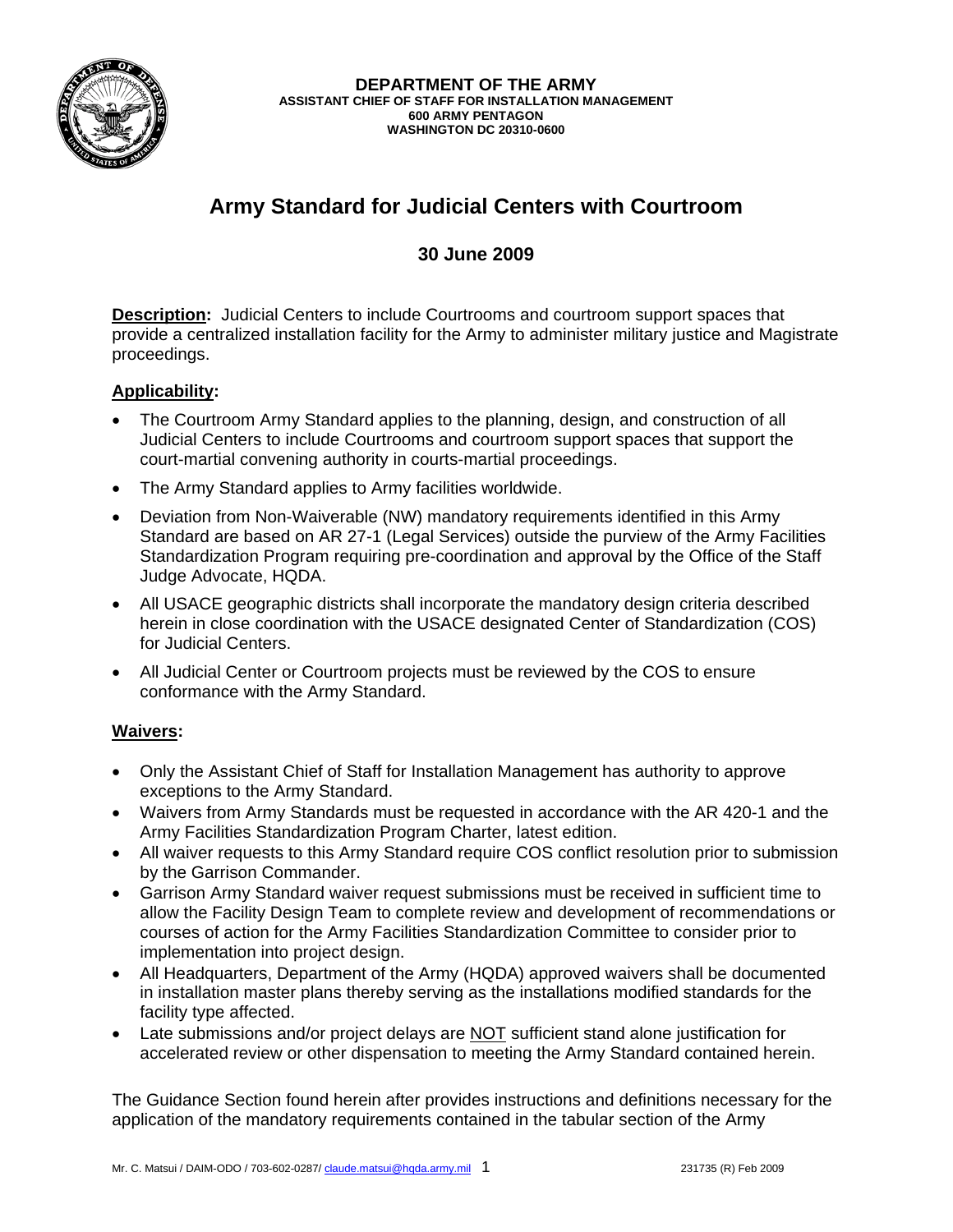Standard. As such, they are used in conjunction with the Army Standard in order to ensure the intent and embed minimum features and functions that form a critical part of this standard.

### **THE ARMY STANDARD**

| <b>ITEM</b>                                 | <b>MANDATORY REQUIREMENTS</b>                                                                                                                                                                                                                                                                                                                                                                                                                                                                                                                                                                                                                                                                                                                                                                |
|---------------------------------------------|----------------------------------------------------------------------------------------------------------------------------------------------------------------------------------------------------------------------------------------------------------------------------------------------------------------------------------------------------------------------------------------------------------------------------------------------------------------------------------------------------------------------------------------------------------------------------------------------------------------------------------------------------------------------------------------------------------------------------------------------------------------------------------------------|
| Planning & Design                           | (Non Waiverable - NW) Co-location of a Judicial Center with<br>1.<br>functions and operations other than those of the Staff Judge<br>Advocate (in accordance with AR 27-1, Legal Services) is<br>prohibited.<br>2. (NW) Renovated facilities shall meet functional requirements for the<br>Courtroom, Deliberation Room and Judges Chambers including all<br>technology and access control point requirements contained herein.                                                                                                                                                                                                                                                                                                                                                              |
| <b>Center Judicial</b><br>Minimum Footprint | Judicial Centers will include the Judge's Chamber, Court Reporters<br>Office, Courtroom, and supporting spaces as indicated below. Total<br>functional space provided for Judicial Centers will be NMT 13,500 GSF.                                                                                                                                                                                                                                                                                                                                                                                                                                                                                                                                                                           |
| Judge's Chamber                             | Provide three (3) Judge's chambers, NMT 300 NSF each with private<br>consultation space for NLT 3 and NMT 6 seated persons. One of the<br>Judge's Chambers may be used for magistrate functions. Judge's<br>Chamber will have:<br>- Direct access to and from the judge's bench in the courtroom<br>without passing through the gallery or any public passageway or<br>public space<br>Direct exit to the outside of the building separate from public access<br>and egress routes<br>Walls and ceilings must possess greater than average sound<br>transmission loss qualities suitable for confidential spaces (see<br>Acoustic Attenuation below)<br>- All doors including the door and frame interface will employ gaskets<br>- Provide a dedicated bathroom/shower for judges and court |
| <b>Court Reporter Office</b>                | reporters.<br>Provide two (2) Court Reporter offices, NMT 160 NSF each. Court<br>Reporter Office shall be placed to control access to the Judge's<br>Chamber. The clerk's office will have:<br>- Two (2) separate entrances: one from corridor, and one directly into<br>Judge's chambers.<br>A small kitchenette with space for a sink, under counter refrigerator,<br>and microwave for all three Judges.<br>Provide a printer/copy area co-located with the kitchenette.                                                                                                                                                                                                                                                                                                                  |
| Courtrooms                                  | The Courtroom consists of a Judge's Bench, Court Reporter Box,<br>Witness Stand, Members Box, Well Area, Prosecution and Defense<br>Counsel Tables and a Gallery Area. The gallery area will be separated<br>from other areas by a continuous railing and handicap accessible gate.<br>The Courtroom shall be NMT 2,800 NSF                                                                                                                                                                                                                                                                                                                                                                                                                                                                  |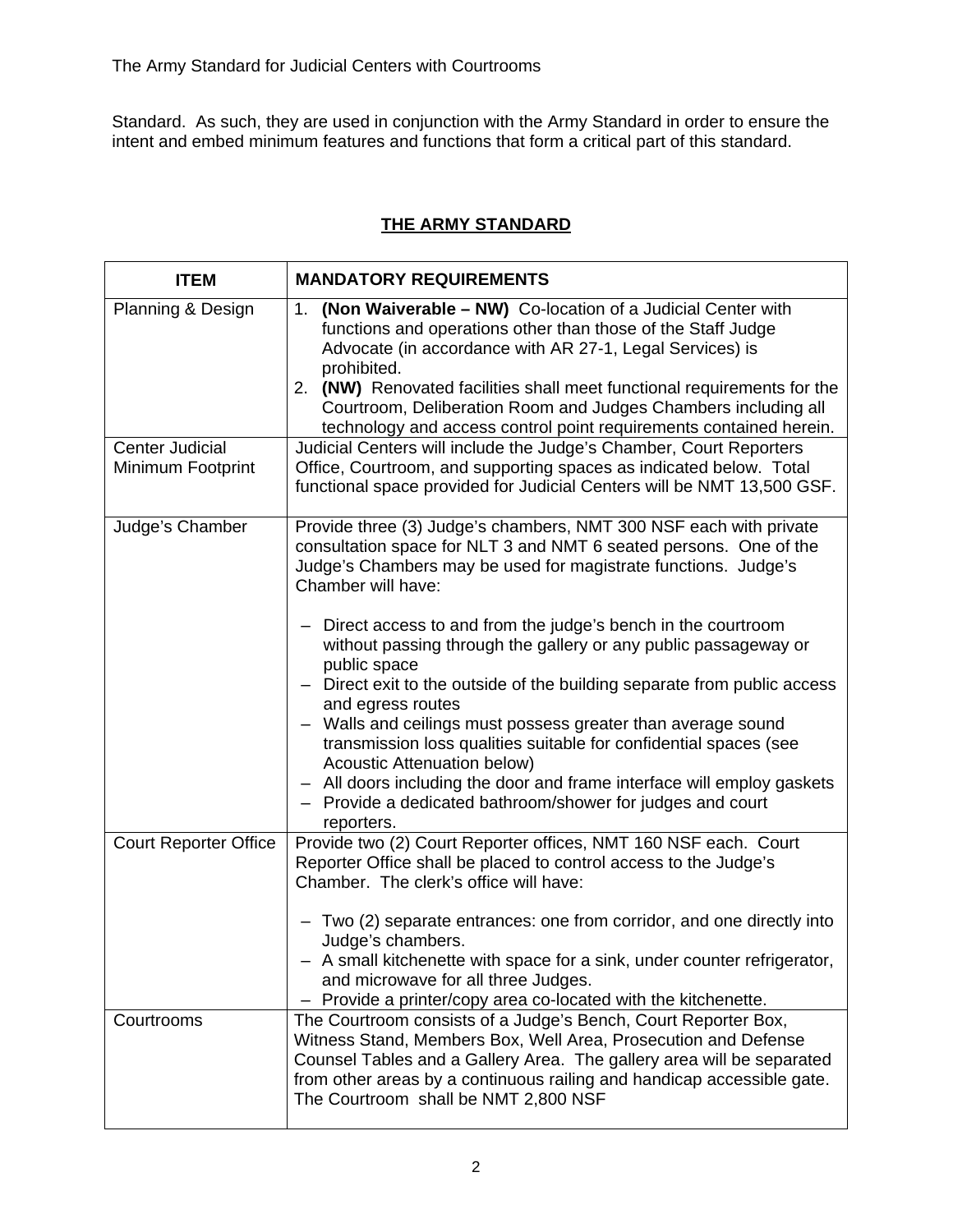|                           | Courtrooms shall have:                                                                |
|---------------------------|---------------------------------------------------------------------------------------|
|                           | - A ceiling height NLT 16 and NMT 20 feet high. Acoustic properties                   |
|                           | of ceilings and walls must be designed to minimize sound                              |
|                           | reverberation                                                                         |
|                           | - Walls and ceilings must possess greater than average sound                          |
|                           | transmission loss qualities suitable for confidential spaces (see                     |
|                           |                                                                                       |
|                           | Acoustic Attenuation below)                                                           |
|                           | Raised floors throughout the Well Area.                                               |
|                           | - Columns within the Well Area are strictly prohibited                                |
|                           | - Glazed openings into the courtroom are prohibited unless the                        |
|                           | openings are from a clerestory window and must be of translucent                      |
|                           | blast resistant glazing.                                                              |
|                           | Exterior windows in the courtroom are strictly prohibited                             |
| Mandatory                 | All Courtrooms will contain the following critical elements:                          |
| <b>Courtroom Elements</b> |                                                                                       |
|                           | The Judge's Bench, Recorder/Reporter's Box, Member's Box,                             |
|                           | Witness Stand, and Well Area with permanently mounted fixtures                        |
|                           | with dedicated power, audio, and video outlets.                                       |
|                           |                                                                                       |
|                           | The Judge's Bench as the focal point of the courtroom with a clear                    |
|                           | line-of-sight (complete and unobstructed view) of the court reporter,                 |
|                           | witnesses, panel members, counsel and accused tables when                             |
|                           | seated on the bench                                                                   |
|                           | - A Court Reporter's Box will be immediately adjacent to the judge's                  |
|                           | bench and provided an unobstructed line-of-sight to the judge,                        |
|                           | counsel, witness, and accused courtroom elements.                                     |
|                           | A Members' Box with space for seating 12 people on two (tiered)                       |
|                           | rows with all seats having a clear line-of-sight to the Witness,                      |
|                           | Judge, Counsel, and Accused Courtroom elements.                                       |
|                           | The Witness Stand must be fully visible from the Judge's Bench,<br>$\qquad \qquad -$  |
|                           | Member's Box, Counsel Tables, and the Reporter's Box, located                         |
|                           | adjacent to the Judge's Bench and the Member's Box, and enclosed                      |
|                           |                                                                                       |
|                           | with a railing system.                                                                |
|                           | Two Counsel Tables, one for Prosecution and one for Defense will                      |
|                           | be provided inside the well area.                                                     |
|                           | - Space will be provided for a mobile Lectern in the well area that                   |
|                           | provides clear line-of-sight to the Judge's Bench, Member's Box,                      |
|                           | Witness Stand and Reporter's Box.                                                     |
|                           | Projection Screens and whiteboard will be located on a wall with<br>$\qquad \qquad -$ |
|                           | clear line of sight for Judge, witness box, reporter box, member's                    |
|                           | box and counsel tables.                                                               |
|                           | - The Gallery will provide seating for NLT 25 and NMT 50 visitors.                    |
| <b>Deliberation Room</b>  | - Provide a Deliberation Room NMT 500 NSF with a conference table                     |
|                           | and chairs for at NMT 14 persons.                                                     |
|                           |                                                                                       |
|                           |                                                                                       |
|                           | Provide direct access or a dedicated circulation path to the                          |
|                           | Deliberation Room for the Panel Members that avoids contact with                      |
|                           | judge, counsel and general public.                                                    |
|                           |                                                                                       |
|                           | Provide a separate Break Area with controlled access from other                       |
|                           | areas with space provided for base and wall cabinets, built-in sink,                  |
|                           | and under counter refrigerator.                                                       |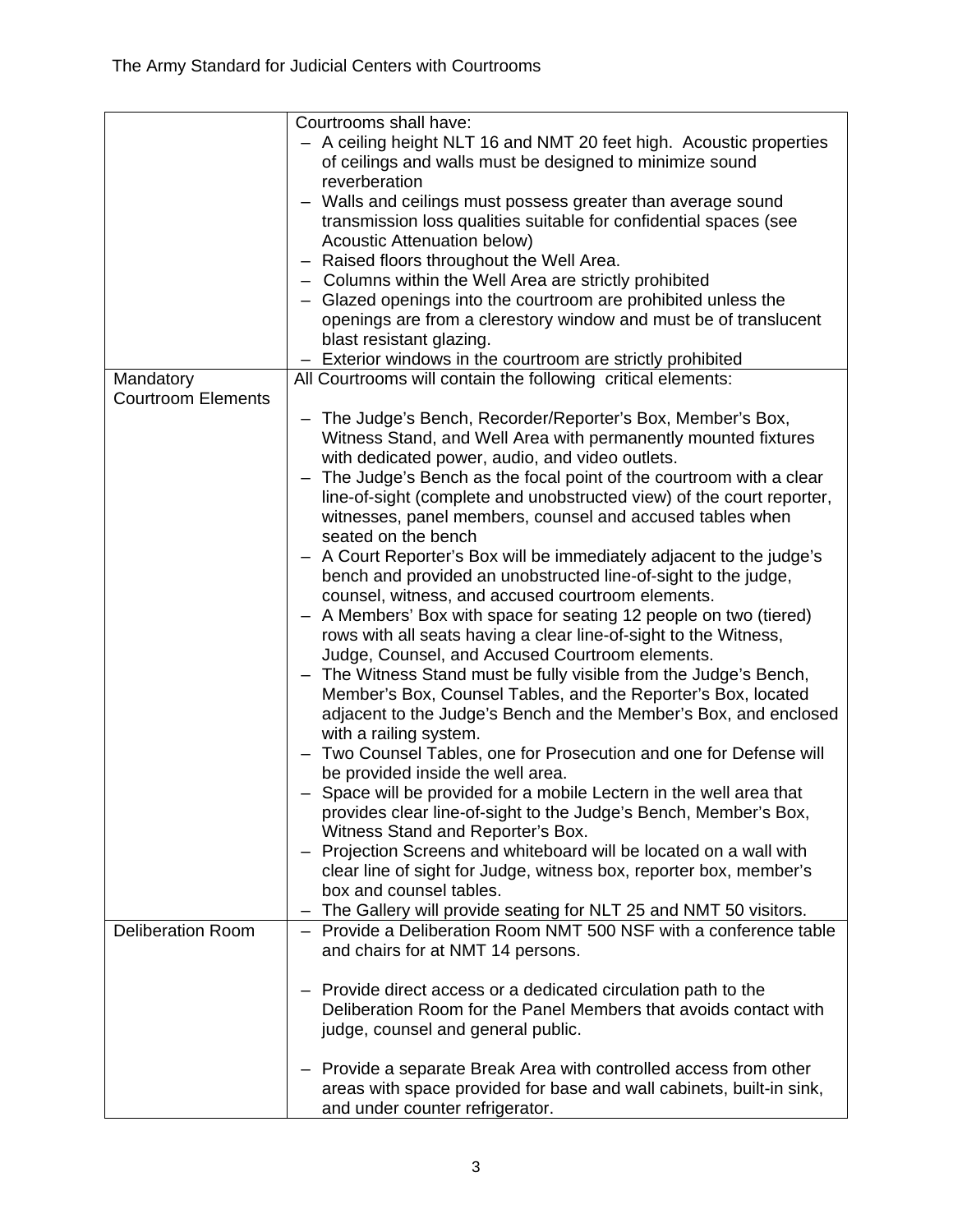| <b>Prosecution Witness</b> | Provide a separated Prosecution Witness Room/Waiting Area NTE 150                          |
|----------------------------|--------------------------------------------------------------------------------------------|
| Room/ Waiting Area         | NSF adjacent to Prosecution Counsel Offices.                                               |
|                            |                                                                                            |
|                            | Walls and ceilings must possess greater than average sound<br>$\qquad \qquad \qquad$       |
|                            | transmission loss qualities suitable for confidential spaces (see                          |
|                            | <b>Acoustic Attenuation below)</b>                                                         |
|                            | Sound gaskets for all doors, frames and thresholds.                                        |
| <b>Defense Witness</b>     | Provide a separate Defense Witness Room NMT 140 NSF.                                       |
| Room                       |                                                                                            |
|                            | Walls and ceilings must possess greater than average sound<br>$\overline{\phantom{m}}$     |
|                            | transmission loss qualities suitable for confidential spaces (see                          |
|                            | <b>Acoustic Attenuation below)</b>                                                         |
|                            | Sound gaskets for all doors, frames and thresholds.                                        |
| Remote Defense             | Provide a separated Defense Witness Room/Waiting Area NTE150                               |
| Witness Room/              | NSF adjacent to Defense Counsel Offices.                                                   |
|                            |                                                                                            |
| <b>Waiting Area</b>        |                                                                                            |
|                            | Witness Room will include:                                                                 |
|                            |                                                                                            |
|                            | A CCTV system with wall mounted camera and a dedicated monitor<br>$\overline{\phantom{m}}$ |
|                            | connected to the evidence presentation system.                                             |
|                            | Locate chairs in full view of camera.<br>$\qquad \qquad -$                                 |
|                            | Walls and ceilings must possess greater than average sound                                 |
|                            | transmission loss qualities suitable for confidential spaces (see                          |
|                            | <b>Acoustic Attenuation below)</b>                                                         |
|                            | Sound gaskets for all doors, frames and thresholds.                                        |
| <b>Magistrate Services</b> | Provide a Magistrate Services Work Area NMT 200 NSF with service                           |
| <b>Work Area</b>           | counter or window.                                                                         |
| Holding / Lawyer-          | Provide a Holding/Lawyer-Client Office of NMT 150 NSF located away                         |
| <b>Client Office</b>       | from public spaces and adjacent to an exterior covered drop-off and                        |
|                            | service drive                                                                              |
| Consolidated               | A consolidated Multipurpose Room serving as a consolidated training,                       |
| Multipurpose Room          | press release, and conference room of NMT 140 NSF will be provided.                        |
| Private Offices and        | Private offices are provided for:                                                          |
| <b>Work Areas</b>          |                                                                                            |
|                            | - Court Reporter Office will be NMT 120 NSF                                                |
|                            | - Trial Counsel Office/Remote Witness Room will be NMT 150 NSF                             |
|                            | - Prosecution Counsel Office "A" will be NMT 220 NSF                                       |
|                            | - Prosecution Counsel Office "B" will be NMT 150 NSF                                       |
|                            | - Defense Counsel Office will be NMT 150 NSF                                               |
|                            | - Paralegal Work Area will be NMT 190 NSF                                                  |
| <b>Access Control</b>      | The center shall have three separate and distinct exterior access and                      |
|                            |                                                                                            |
|                            | egress zones.                                                                              |
|                            |                                                                                            |
|                            | Zone 1: Public spaces and associated circulation paths shall be                            |
|                            | separated from the rest of the building by doors and access                                |
|                            | controllable hardware.                                                                     |
|                            | Zone 2: Counsel Offices and associated circulation paths shall be                          |
|                            | separated from Public spaces and Judge's Suite by doors and                                |
|                            | access controllable hardware.                                                              |
|                            | Zone 3: Judge's Suite and associated circulation paths shall be                            |
|                            | separated from Public spaces and Counsel Offices.                                          |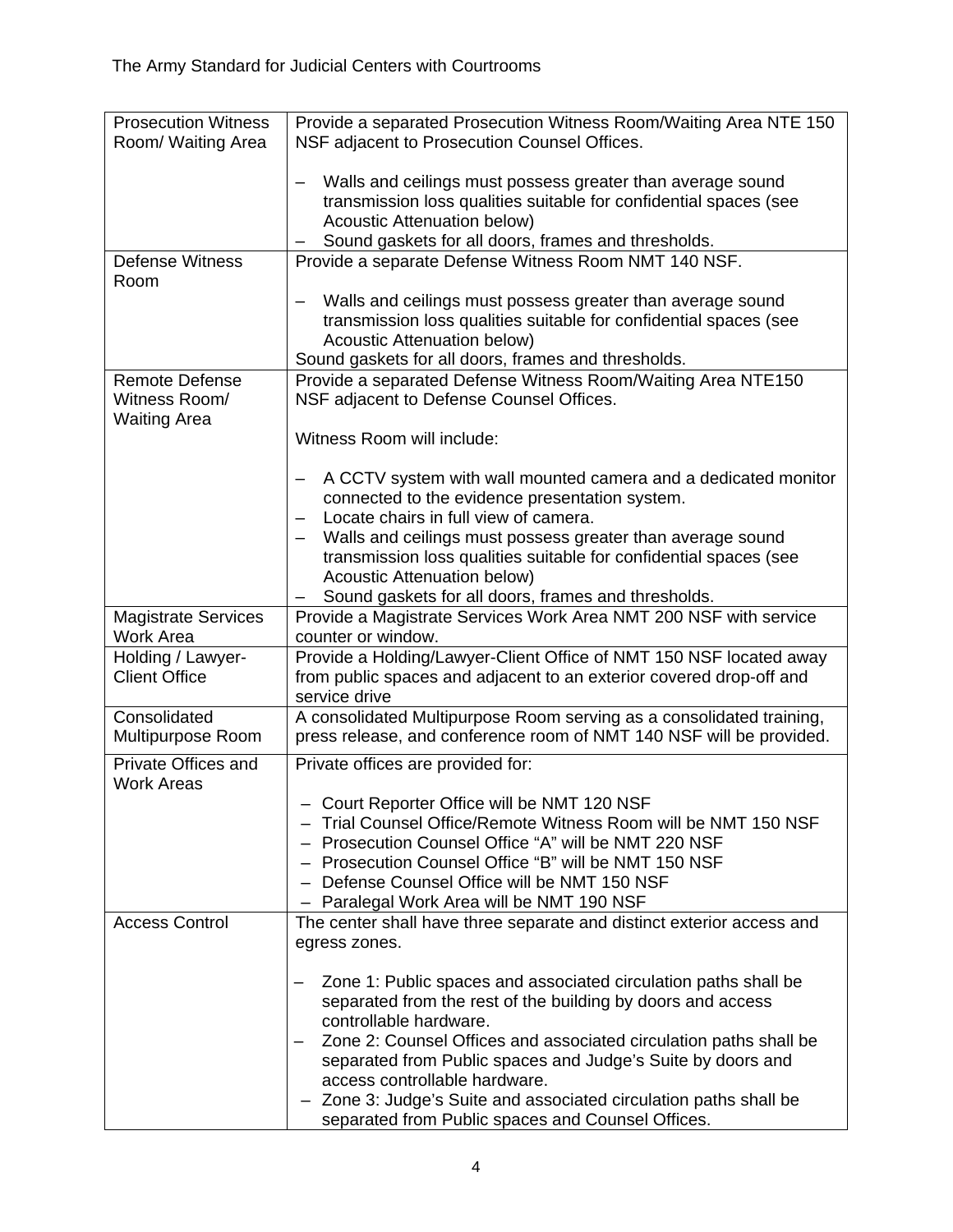| Lobby Area                                  | A lobby will be provided to serve simultaneously as a screening and<br>holding area. The Lobby area will have visual control of all spaces.<br>Lobby shall have the capability to control access through electronic or<br>mechanical means (e.g., metal detectors or x-ray machines).                                                                                                                                                                                                                                                                                                                                                                                                                                                                                                                                                                                                                                                                                                                                                                                                                                                                                                                                          |
|---------------------------------------------|--------------------------------------------------------------------------------------------------------------------------------------------------------------------------------------------------------------------------------------------------------------------------------------------------------------------------------------------------------------------------------------------------------------------------------------------------------------------------------------------------------------------------------------------------------------------------------------------------------------------------------------------------------------------------------------------------------------------------------------------------------------------------------------------------------------------------------------------------------------------------------------------------------------------------------------------------------------------------------------------------------------------------------------------------------------------------------------------------------------------------------------------------------------------------------------------------------------------------------|
| <b>Security Screening</b>                   | With-in the lobby area, locate a Security Screening function to control<br>general public access, NMT 150 NSF. Screening shall be<br>accomplished by metal detectors and/or x-ray machines.                                                                                                                                                                                                                                                                                                                                                                                                                                                                                                                                                                                                                                                                                                                                                                                                                                                                                                                                                                                                                                    |
| <b>Break Area</b>                           | A Break Area will be provided NMT 200 NSF                                                                                                                                                                                                                                                                                                                                                                                                                                                                                                                                                                                                                                                                                                                                                                                                                                                                                                                                                                                                                                                                                                                                                                                      |
| File Storage Area                           | A consolidated Files Storage Area not to exceed (NTE) 108 NSF will be<br>provided.                                                                                                                                                                                                                                                                                                                                                                                                                                                                                                                                                                                                                                                                                                                                                                                                                                                                                                                                                                                                                                                                                                                                             |
| <b>General Purpose</b><br>(GP) Storage Room | A consolidated GP Storage Room NTE 96 NSF that can be secured<br>with general purpose locking devices will be provided.                                                                                                                                                                                                                                                                                                                                                                                                                                                                                                                                                                                                                                                                                                                                                                                                                                                                                                                                                                                                                                                                                                        |
| <b>Printer/Copier Station</b>               | Printer/Copier Stations will not exceed 96 NSF for:                                                                                                                                                                                                                                                                                                                                                                                                                                                                                                                                                                                                                                                                                                                                                                                                                                                                                                                                                                                                                                                                                                                                                                            |
|                                             | - One (1) Printer/Copier Station for each separated defense and<br>prosecution witness area.                                                                                                                                                                                                                                                                                                                                                                                                                                                                                                                                                                                                                                                                                                                                                                                                                                                                                                                                                                                                                                                                                                                                   |
| Audio/Visual A/V)<br><b>Control Room</b>    | An Audio/Visual A/V) Control Room will be provided at NMT 120 NSF<br>adjacent to the Courtroom.                                                                                                                                                                                                                                                                                                                                                                                                                                                                                                                                                                                                                                                                                                                                                                                                                                                                                                                                                                                                                                                                                                                                |
| Communications                              | Provide a Communications Room for the voice and data network, NMT<br>120 NSF.<br>Communications infrastructure will meet the USAISEC Technical<br>Guide for Installation Information Infrastructure Architecture (I3A)<br>and ANSI/TIA/EIA 568 and 569 requirements.<br>The facility must connect to the Installation Communications (voice<br>—<br>and data) system through the outside plant (OSP) underground<br>infrastructure per I3A guidance. Connections to the OSP cabling<br>system shall be from each facility main cross connect located in the<br>main telecommunications room or telecommunications equipment<br>room to the closest OSP access point.<br>Communications outlets will be provided IAW the Technical Guide<br>for Installation Information Infrastructure Architecture (I3A Guide).<br>Communications outlets will be provided per the I3A technical guide<br>based on functional purpose of the various spaces with the facility<br>as modified by user special operational requirements.<br>Court Recorder's Box shall be provided with two - dual voice/data<br>communication outlets within immediate reach of the bench.<br>Provide two - dual voice/data communication outlets to desirable |
| Latrines/Restrooms                          | wall locations for the Judges Chamber's Room.<br>- All restrooms will be ADA compliant.                                                                                                                                                                                                                                                                                                                                                                                                                                                                                                                                                                                                                                                                                                                                                                                                                                                                                                                                                                                                                                                                                                                                        |
|                                             | - Provide separate male and female toilet rooms for the public zone.<br>Separate facilities for the judge and courtroom staff.                                                                                                                                                                                                                                                                                                                                                                                                                                                                                                                                                                                                                                                                                                                                                                                                                                                                                                                                                                                                                                                                                                 |
| <b>Acoustic Attenuation</b>                 | Walls and Ceilings for confidential spaces (courtrooms, deliberation<br>rooms, attorney offices, and judge's chamber) must meet or exceed a<br>STC of 52 dB.                                                                                                                                                                                                                                                                                                                                                                                                                                                                                                                                                                                                                                                                                                                                                                                                                                                                                                                                                                                                                                                                   |
| Lighting                                    | Use of magnetic ballasts is strictly prohibited.                                                                                                                                                                                                                                                                                                                                                                                                                                                                                                                                                                                                                                                                                                                                                                                                                                                                                                                                                                                                                                                                                                                                                                               |
| <b>HVAC</b>                                 | Air return using ceiling plenum with within the courtroom or courtroom<br>support spaces is strictly prohibited. Ducted supply and return air is<br>required.                                                                                                                                                                                                                                                                                                                                                                                                                                                                                                                                                                                                                                                                                                                                                                                                                                                                                                                                                                                                                                                                  |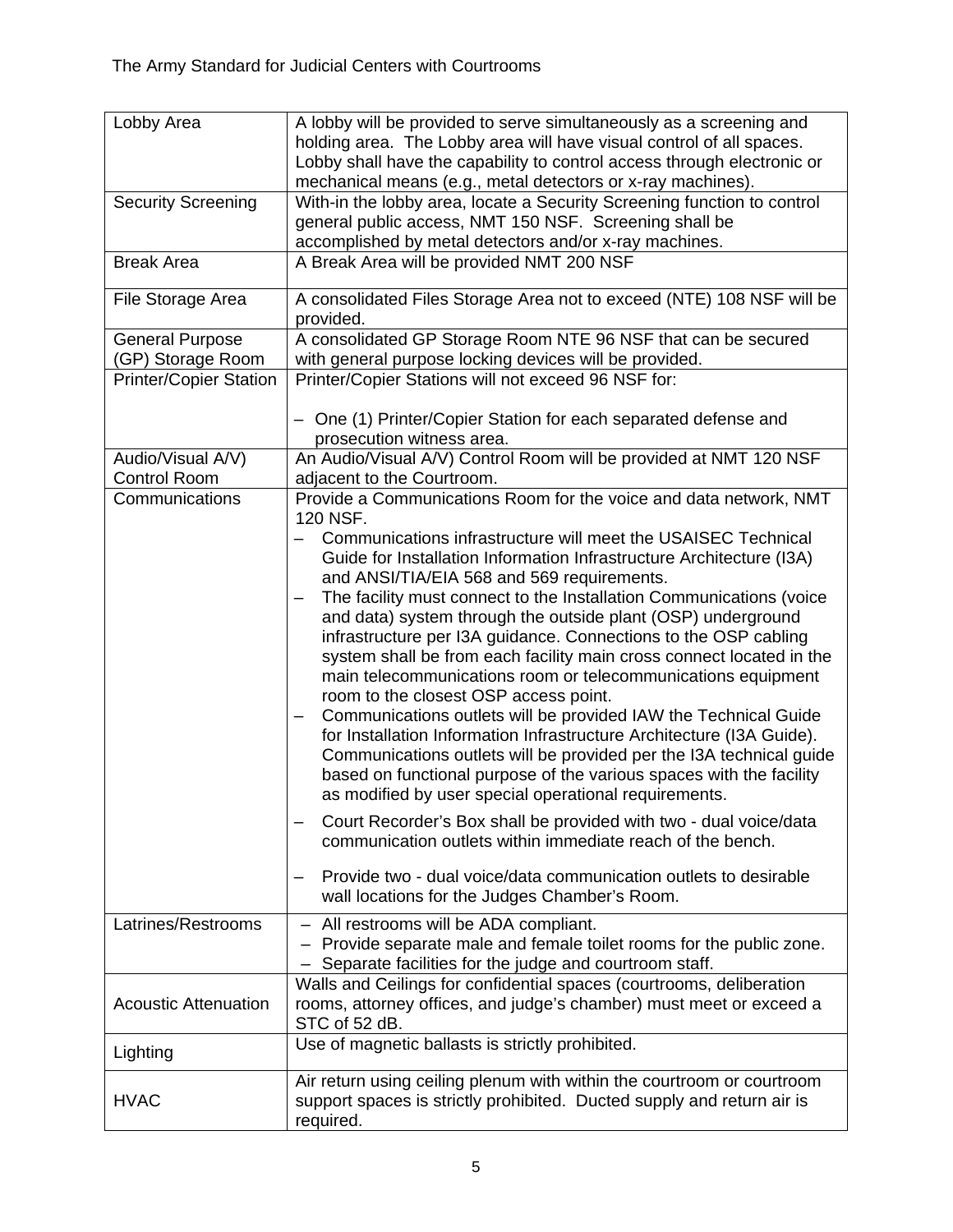| <b>POV Parking</b>           | POV parking shall be allocated on the following basis:<br>- Provide NLT 32 parking spaces for general public and panel<br>members<br>- Provide one covered parking space attached to the building and<br>adjacent to the Holding/Lawyer-Client Office<br>- NMT 10 parking spaces shall be in close proximity to the private |
|------------------------------|-----------------------------------------------------------------------------------------------------------------------------------------------------------------------------------------------------------------------------------------------------------------------------------------------------------------------------|
|                              | entrance for the Judge.                                                                                                                                                                                                                                                                                                     |
| Energy and<br>Sustainability | Facilities shall be designed to meet energy and sustainable design<br>requirements as established by Federal Law and Army policy.                                                                                                                                                                                           |
| Accessibility                | The Americans with Disabilities Act Accessibility Guidelines (ADAAG)<br>will be met.                                                                                                                                                                                                                                        |

# **GUIDANCE**

**General.** The following guidance for application of the Judicial Center Army Standard is provided for design agent use in coordination with the Garrison DPW or equivalent (or IMCOM Regional Office for Army units on non-Army installations). All design agents shall incorporate the key mandatory design features described herein in close coordination with the USACE designated Center of Standardization (COS) for Judicial Centers. All Judicial Center projects must be reviewed by the COS. This section of the Army Standard is a necessary component for implementation of this standard. The COS, in coordination with the Judicial Center Design Team (JC FDT), is the final arbitrator for any conflicts or inconsistencies in the application of these standards as well as a mandatory reviewer prior to submission of any formal waiver requests by the installation. Citing project execution delays is insufficient justification for expedited review or other accelerated dispensation for deviating from meeting the Army Standards contained herein. Late submissions must be substantiated by unforeseen and documented life safety, health and welfare, or compelling mission imperatives that cannot be met without an approved waiver.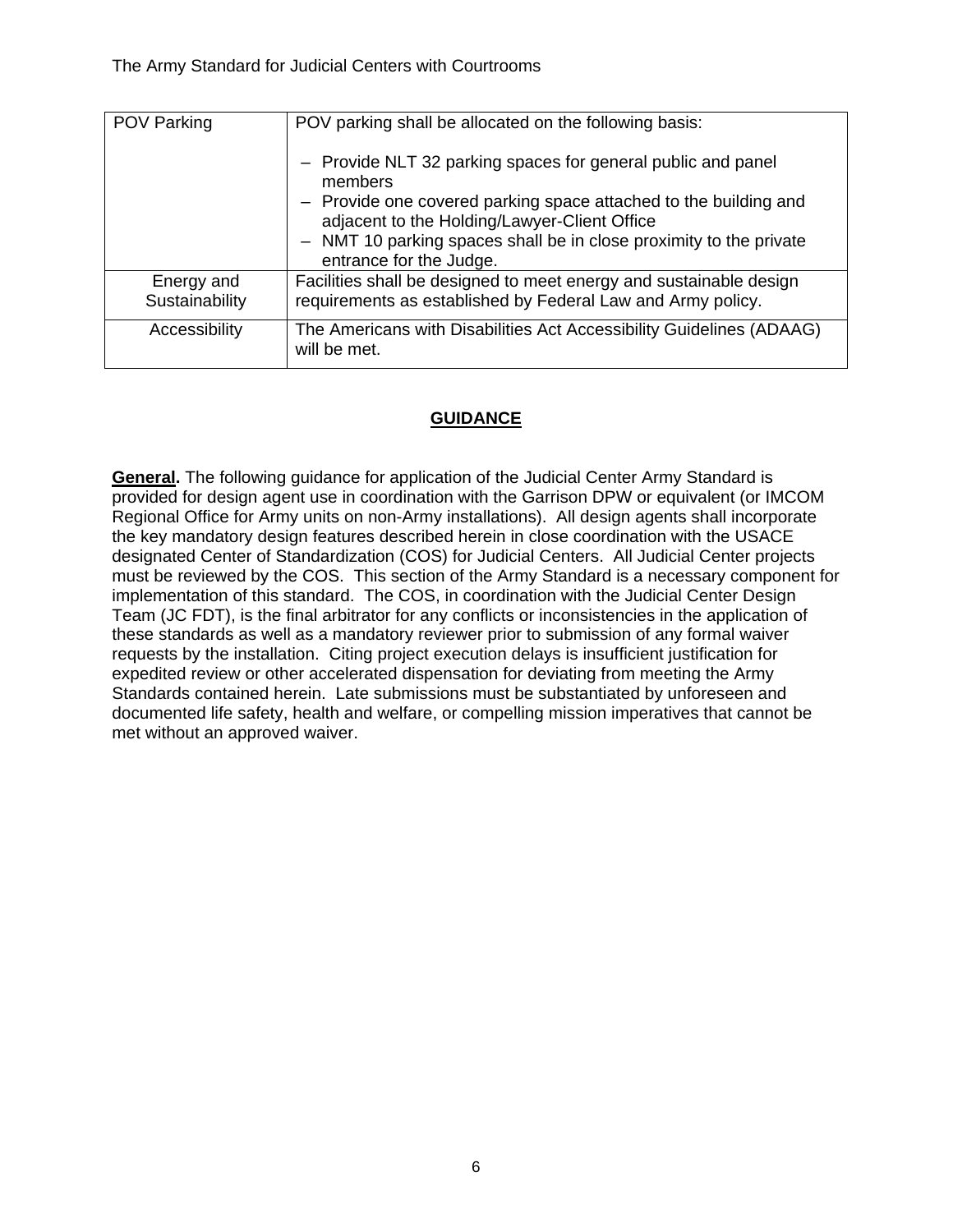## **Design Philosophy.**

1. Maintaining good order and discipline in the Army may, on occasion, require judicial proceedings. In order to ensure fair and just adjudication and administering of punishment, an efficient and highly functional facility is required. Up to date well planned Courtrooms are vital in this process and the need for consistency in the definition and allocation of functional space to properly conduct judicial proceedings is required.

2. Courtrooms and courtroom support spaces, court administration offices, and special ancillary functions are required to adequately support the hearing and delivery of judicial proceedings such as: Article 32 Hearings, General Courts-Martial, Special Courts-Martial, and Summary Courts-Martial and Magistrate proceedings.

3. Consideration of electronic data and communications technology applications to maintain efficient and effective conduct of proceedings are mandatory features that minimize cost of judicial activities. As such, the Judicial Facility standard fully adopts the OACSIM objectives for adaptive, multipurpose design philosophy to reduce the inefficient disruption to schedules and productivity caused by inefficient layout and inconsistent design quality of required facilities. Space reconfiguration and flexibility to adjust functional requirements encouraged within the framework of the Army Standards cited above.

- 4. Specific MILCON Transformation Design Consideration:
	- Make maximum use of natural light so that facilities remain usable during periods of lost utility support
	- Economy of construction is a design prerequisite
	- Facilities must be durable to withstand the rigors of multiple users
	- Pre-fabricated construction components and/or modular construction is encouraged as long as facility durability and functional requirements are satisfied

### **Application Guidance.**

1. Planning and Design. Army Judicial Centers provide a single, consolidated Judicial and Magistrate facility which complies with the pre-requisites and protocols for legal services in the Army. This facility must maintain a specified level of personal and professional objectivity, confidentiality and security to maintain the legal foundation of law in the United States of "privileged information". As such, some of the requirements contained within this Army Standard are listed as non-waiverable (NW) under the Army Facilities Standardization Program. Any deviation from these requirements must be pre-coordinated and approved by the Office of the Staff Judge Advocate (OSJA) prior to development and submission of waiver requests. These deviations must be submitted through the operational chain of command to HQDA. When a building is to be renovated, they must meet the functional requirements contained in this Army Standard (AS). As a minimum, renovations shall not be approved unless all functional requirements for the Courtroom, Deliberation Room, and Judges Chambers are met. This includes all technology requirements and access control point requirements.

2. Judicial Center. The Judicial Center is comprised of three functional areas; the Judge's Chambers, Courtroom and Staff areas, and public areas.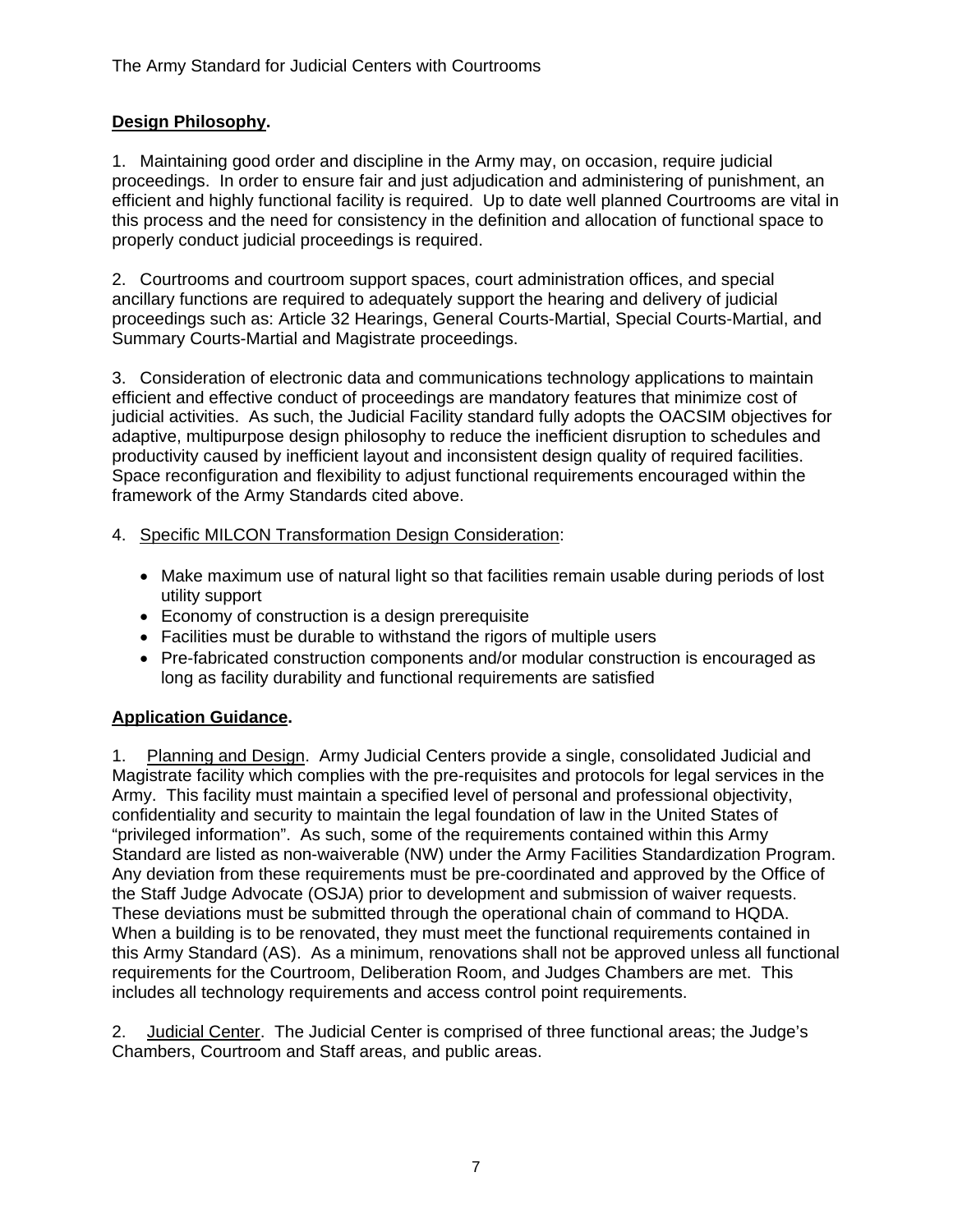3. Judges Chambers. Judge's Chamber and support facilities including separate administrative staff office spaces are required adjacent to and separate from the courtroom. Courtroom access adjacent to the judge's bench is required.

4. Courtroom and Staff. The courtroom shall be the focal point of the Judicial Center (JC) Facility. All functional areas should evolve around the courtroom. The Courtroom must be configured as a single unobstructed and open space, enabling presentation of evidence by defense and prosecution counsel while allowing evidence to be heard by judge, accused, court reporter, panel members and the general public. The Courtroom shall be provided with permanent elements and features associated with judicial activities. Separated ancillary spaces for defense and prosecution/trial counsel and panel deliberation are required. Court administrative staff functions shall be integrated into the courtroom, including electronic audio/video recording and telecommunication. A public visitor gallery is required.

5. Public Access. General public access must be provided for Judicial Centers (JC). A security screening area must be located at the main entrance to control access into the building. A lobby area should be provided for public waiting/seating and serve as circulation to the courtroom, gallery and other spaces.

6. Courtroom. The Courtroom is the focal point of the Judicial Center. All supporting spaces are based on the Courtroom. All elements required for stationing of the Courtroom participants (except the lectern and counsel tables) must be permanently mounted fixtures with fully wired outlets for power, audio, and video. The courtroom must have three different access and egress routes: private route for the Judge and court members secured with cipher locks; semiprivate route for the council, witnesses, and accused; and public route for the spectators At a minimum, the Courtroom shall have:

- Columns within the well area are strictly prohibited
- Columns within the courtroom area are to be avoided
- Ceiling height shall be no less than (NLT) 10 feet high and NMT 15 feet.
- Acoustic ceiling tile must be used to avoid sound reverberation
- Raised Floors are required throughout the courtroom Well
- Interior glazed openings in passageways or office spaces are strictly prohibited
- Exterior windows in the courtroom are strictly prohibited

6. Judge's Chamber. The Judge's Chamber must provide sufficient space for private consultation for at least 3-6 other seated persons. Three separate Judge's Chambers shall be provided with one serving the Magistrate or visiting Judge. It will possess the following characteristics:

- Direct exit to the outside of the building separate from public access and egress routes
- Flooring must be fully carpeted
- Walls and ceilings must possess greater than average sound transmission loss qualities suitable for confidential spaces but NLT STC = 52 dB)
- All doors fully gasketed at the door and frame interface
- The use of a ceiling grid vent leading to an open plenum for return air is not permitted
- Provide two dual voice/data communication outlets to desirable wall locations one with DSN capabilities
- Provided with a separate dedicated bathroom or office suite shared with court reporters
- Provide built-in bookcase or bookshelf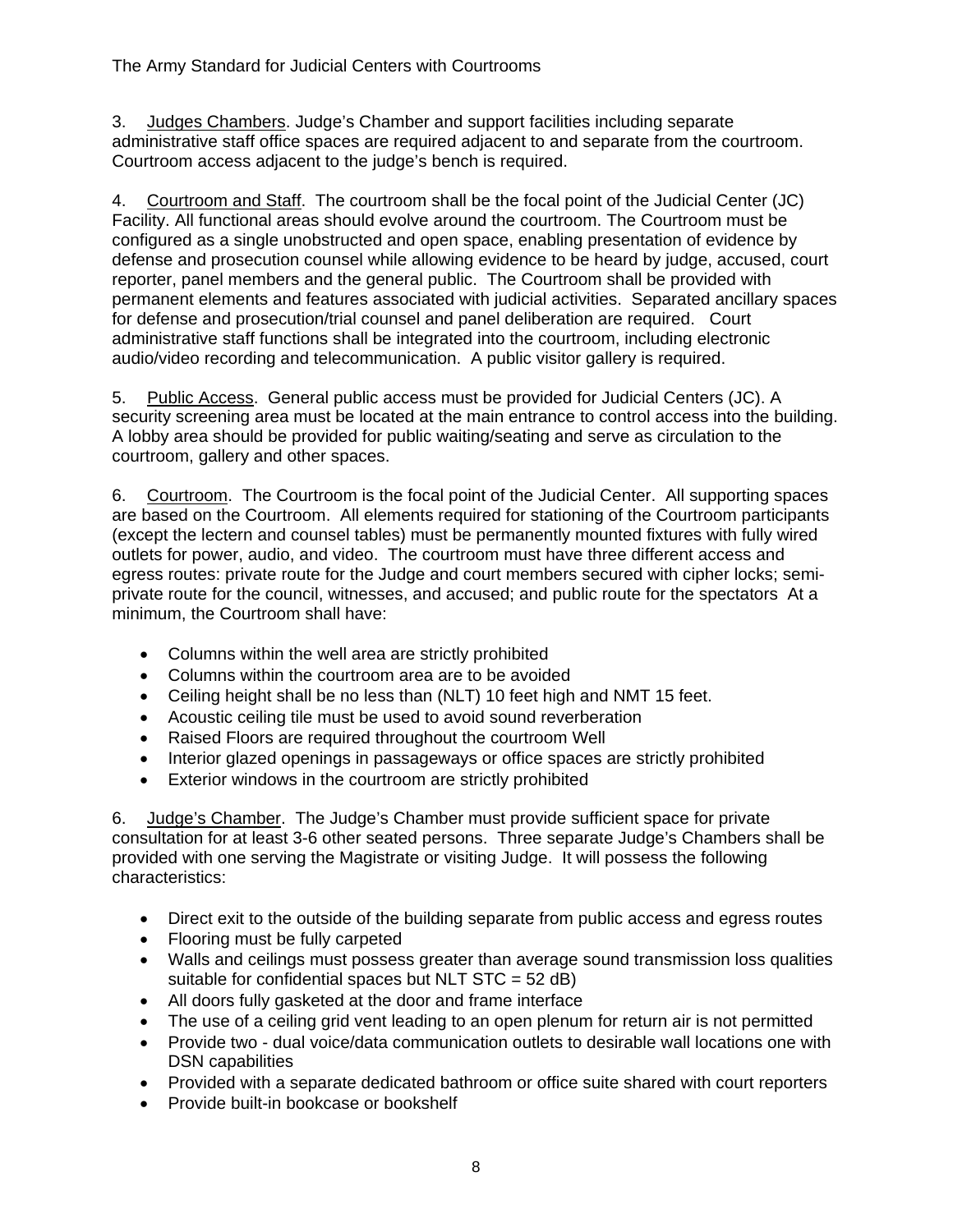• A silent duress alarm button, wired to the post Provost Marshall's Desk Sergeant, within immediate reach when seated and mounted on the desk

7. Judge's Bench. As the Courtroom is the focal point and primary purpose of the Judicial Center, the Judge's Bench is the hub for the Courtroom and is permanently constructed integral to the woodwork and trim within the Courtroom. It shall be raised above the finished floor elevation no less than 12", or above the highest raised platform within the Courtroom by 6". The Judge must have a complete and unobstructed view of all elements (court reporter, witnesses, panel members, counsel and accused) within the Courtroom when seated on the bench. The bench will be adjacent to the Court Reporter's Box with the ability to pass papers and other objects to the reporter either over the rail or through a pass-through box opening. Flag etiquette and Army Jag Seal should be incorporated into the Courtroom design so the flags do not appear to be an afterthought. Typically each Courtroom has a departmental as well as US flag. These flags must flank the Judge and be located behind the Judge's Bench. At a minimum, the bench will be provided with the following characteristics:

- Possess a flat writing surface at not less than 24 inches deep and not less than 60 inches wide or totaling no less than 1,440 square inches of writing surface
- A drawer below the writing surface
- A top rail of no less than 4 inches surrounding the entire perimeter of the bench as measured from the top of the writing surface
- Direct access to and from the Judge's Bench in the Courtroom without passing through the Gallery or any public passageway or public space should be provided thought the Courter Reporter Box
- A silent duress alarm button, wired to the post Provost Marshall's Desk Sergeant, within immediate reach when seated and mounted on the underside of the writing surface
- A minimum of two data outlets shall be provided
- Two electrical duplex outlets (4 outlets total) within immediate reach of the bench

8. Court Reporter's Box. The reporter's box will be immediately adjacent to the judge's bench with an unobstructed view of the judge, counsel, witness, and accused. An ability to pass material back and forth to the judge without difficulty shall be incorporated into designs. At a minimum, the box will have the following characteristics:

- Elevated no more than 6 to 7 inches above the finished floor and equal to the witness stand
- Flat writing surface no less than 24 inches deep and 48 inches wide
- Top rail no less than 4 inches surrounding the entire perimeter of the reporter's box as measured from the writing surface
- The Court Reporter Box shall include controls for all courtroom lighting, audio and visual technologies
- A minimum of two data outlets shall be provided
- ADA/ABA accessible from Well Area
- Three electrical duplex outlets (6 outlets total) within immediate reach of the recorder

9. Members' Box. Members' box must be constructed to comfortably fit a maximum of 12 people in a tier-format, splitting the available seats into two rows. Rear tier will be raised between 6 to 7 inches beyond the finished floor of the  $1<sup>st</sup>$  tier. The members box will possess the following characteristics: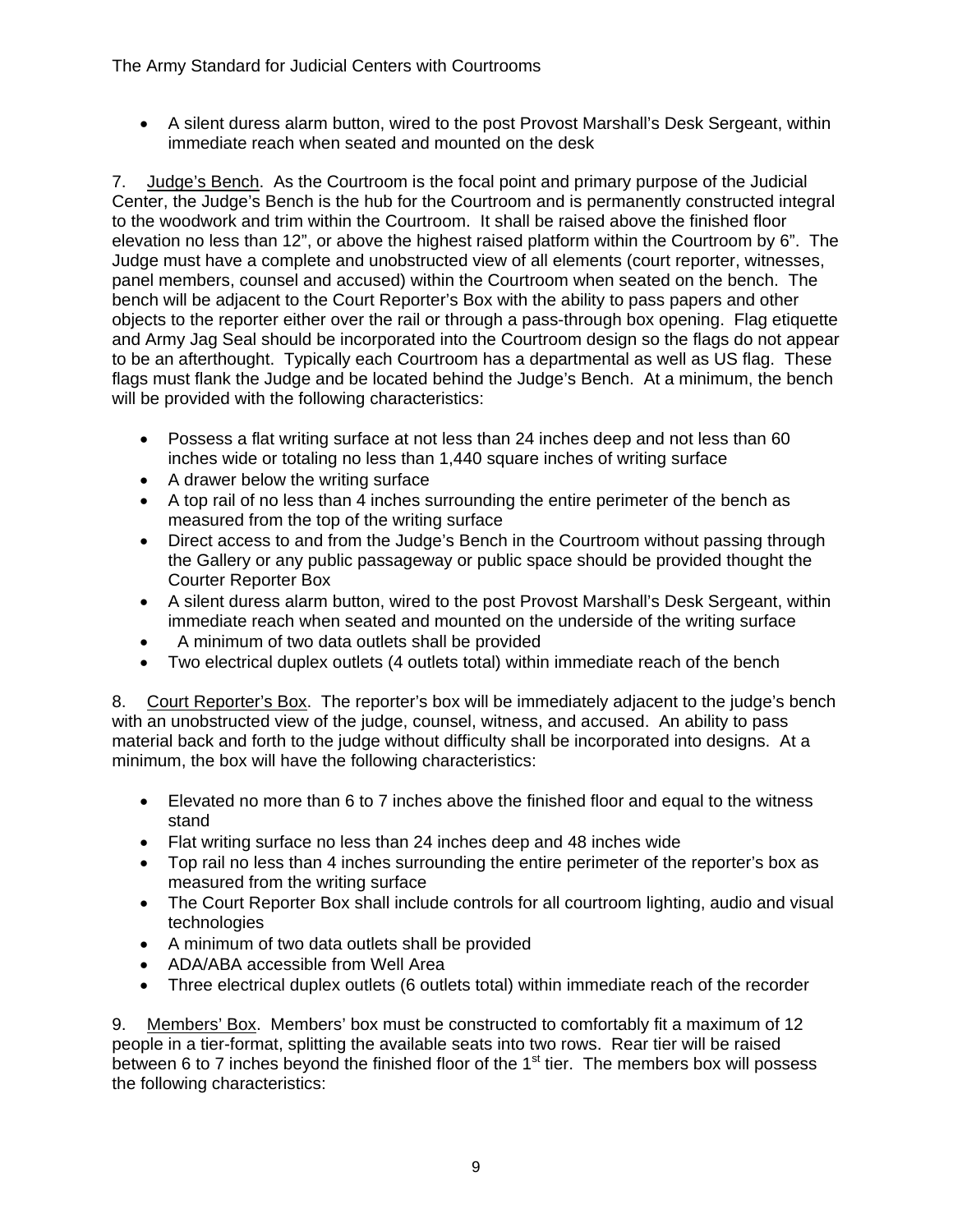The Army Standard for Judicial Centers with Courtrooms

- Provide unobstructed views of the witness, judge, counsel, and accused [LRL words to describe proximity and orientation with regards to counsel table occupants]
- Writing surface no less than 18 inches deep
- Four (4) inch minimum top rail surrounding the entire perimeter of the members' box as measured from the writing surface
- Plugs, connections, and outlets must be permanently mounted within the rail. Floor mounted outlet and plug boxes are strictly prohibited
- Provide power outlet for each member below the writing surface
- Provide separate entrance into courtroom/member's box within close proximity to Deliberation room so that member's do not interact with the public
- Provide NLT one space for wheel chair

10. Witness Stand. The witness stand must be fully visible from the Judge's Bench, Members' Box, Counsel Tables, and the Court Reporter's Box and will possess the following characteristics:

- Writing surface no less than 18 inches deep and no less than 36 inches wide
- Elevated no more than 6 inches to 7 inches above the finished floor and equal to the reporter's box
- Top rail no less than 4 inches surrounding the entire perimeter of the reporter's box as measured from the writing surface
- A railing system shall in enclose this area and should match that in gallery area
- Plugs, connections, and outlets must be permanently mounted within the rail. Floor mounted outlet and plug boxes are strictly prohibited
- ADA/ABA compliant

11. Counsel Tables. Two tables must be provided for the defense counsel and prosecution counsel must not be fixed to the floor. The tables must possess the following characteristics:

- Placed a minimum of 8 feet from the gallery rail and from each other and 6 feet from the member's box
- No less than 96 inches long and 36 inches deep
- Provided with floor mounted utility boxes for power, data, and audio/video connections
- Provided with a single drawer mounted on the underside of the writing surface

12. Lectern. The lectern will possess the following characteristics:

- No more than 40 inches tall and 30 inches wide
- A top that is angled sufficiently to hold papers, books, etc. but not angled to a degree that a laptop computer cannot easily remain in position
- Locking wheels so that the lectern may be moved or relocated

13. Well Area. The Well Area is defined as the space between the Judge's Bench and the Gallery. This space will incorporate a raised floor system to be used for power, data and communication distribution. Utilize recessed boxes to prevent cord trip hazard. The Well Area must possess the following characteristics:

• Space separating the front of the Judge's Bench and the front of the counsel tables must be a least 15 feet[LRL words to describe proximity and orientation with regards to counsel table occupants]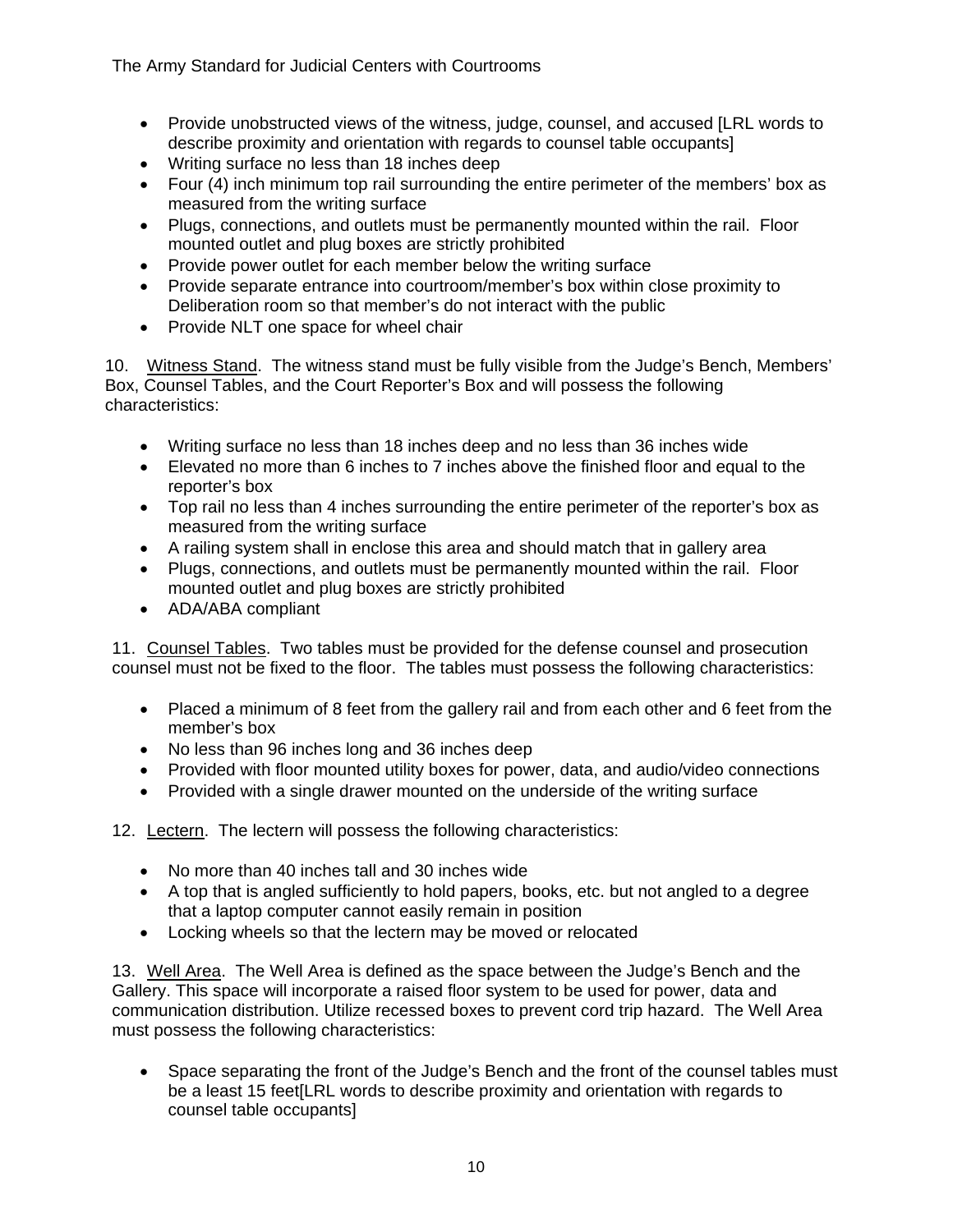The Army Standard for Judicial Centers with Courtrooms

- ADA compliant with the ramp on gallery side of the rail
- White Board, Projection screen and video technology shall be provided

14. Railing. A railing must be provided separating the Gallery from the Well Area. A handicap accessible gate (centered to the courtroom) must be provided allowing access from Gallery to Well Area. Gate will have a positive latch operable from the Well side. Railings will be:

• Between 32 inches and 38 inches high and constructed of rails, stiles, posts, panels, pickets, or other such pieces so as to provide an unobstructed view

15. Gallery. Seating space for at least 25-50 visitors will be provided. Public entry into the gallery must be from one central point provided with double doors. Door mechanisms must be silent so as not to disrupt courtroom proceedings. Flooring must be fully carpeted.

16. Court Reporter Offices. Provide two (2) offices for the Court Reporters. Offices must be arranged to control access from a corridor to Judge's Chambers. Each office shall have one workstation and room for two visitor side chairs. Incorporate a small kitchenette/printer/copy area (to include a sink, under counter refrigerator, microwave) to be shared by judges and reporters in a suite configuration. A minimum of two data outlets shall be provided.

17. Paralegal Work Area. An Open Office Work Area equipped with two standard General Purpose Workstations (4 feet x 8 feet + intra-office circulation = 96 NSF each) will be provided immediately adjacent to the Prosecution Counsel Office. The Paralegal Work Area also provides space for legal references or documents used to cite case law or precedence not available in electronic format. A minimum of 4 data outlets shall be provided.

18. Prosecution Counsel Office. Two separate Open Office Work Areas are provided in two sizes. Counsel Office "A" provides three (3) GP Workstations while Counsel Office "B" provides two (2) GP Workstations. A minimum of one data outlet per workstation shall be provided.

19. Lobby. A Lobby shall serve as the main entrance and public gathering point and should be large enough to hold visitors for large trials. The Lobby must be located on the secure side of the security screening station while providing visual control and direct access to the courtroom, security screening area, public restrooms, break room, conference room (or magistrate office) and counsel office areas. With-in the lobby area, locate a Security Screening function to control general public access and incorporates features which permit screening of spectators visually and/or with metal detectors. This may include the use of magnetometers and x-ray machines. Doorways and adjacent space must be capable of accommodating these devices and providing a clean flow of courtroom participants in the sanitized area if the need arises.

20. Remote Defense Witness Rooms/Waiting Areas. Two separate rooms must be provided, each with a total area of no less than 150 NSF. The two rooms shall be physically separated in the building by defense and prosecution witnesses. Witness waiting areas shall be near the courtroom. If possible, provide a separate door to the courtroom near the witness box. The prosecution and defense witness rooms/waiting areas will possess the following characteristics:

- Walls and ceilings must meet or exceed a STC of 52 dBA
- Flooring must be fully carpeted
- No interior or exterior windows
- No readily relocatable seating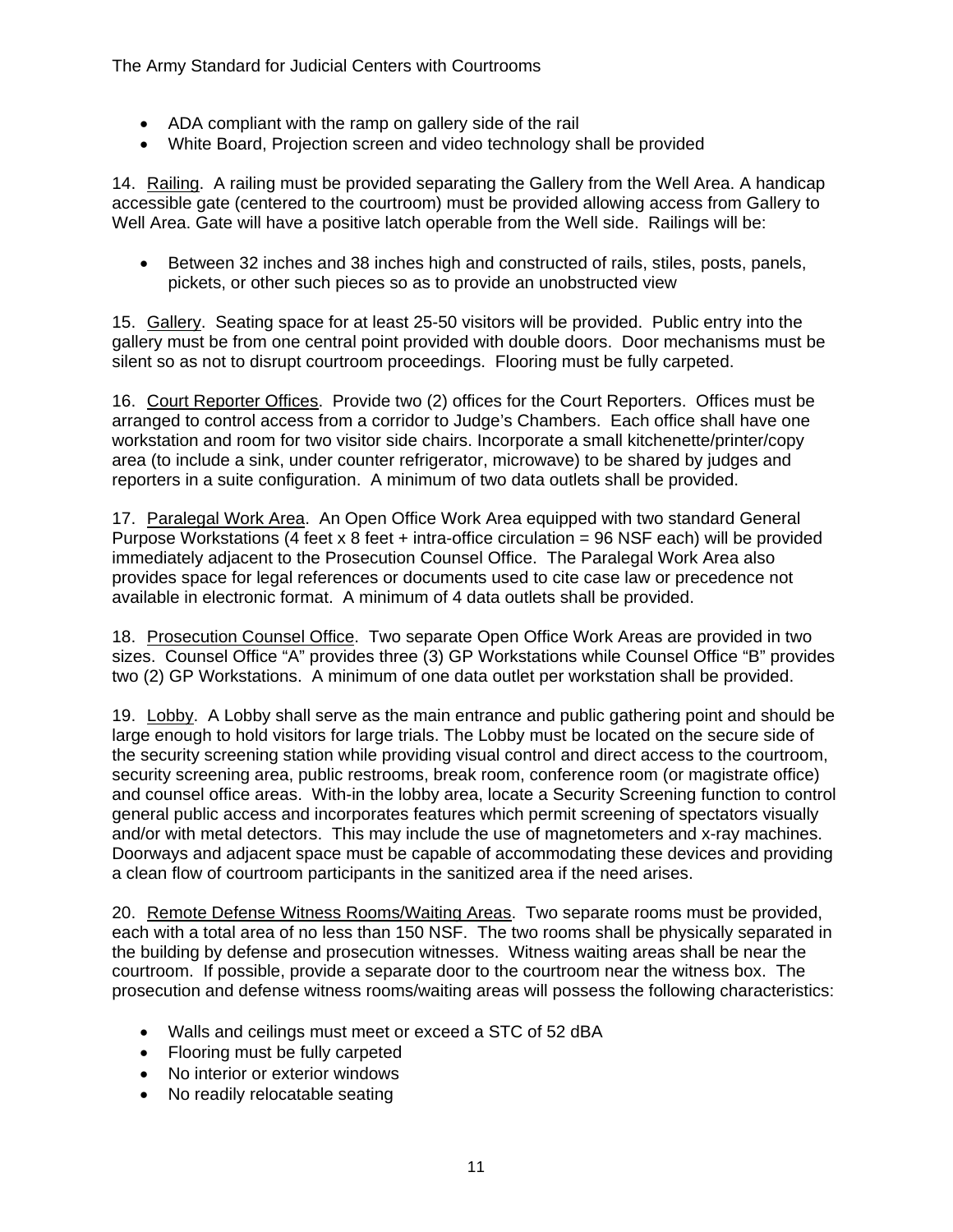21. Defense Witness Room. The Defense Witness Room serves as the primary holding area for witnesses supporting the defense. This area provides seating for 6-7 persons awaiting call to the Courtroom.

22. Deliberation Room. The deliberation room must fit a conference table and chairs for at least 14 persons. A direct route to the member's box in the courtroom. Passage through the Gallery or Public areas is prohibited. Provide a direct exit to the exterior of the building separate from public access and egress routes. The room must possess the following characteristics:

- Flooring must be fully carpeted
- Walls and ceilings must possess greater than average sound transmission loss qualities suitable for confidential spaces (no less than a STC = 52 dB)
- Vents, grills, or door lights (clear or opaque) within the door are prohibited
- All doors fully gasketed at the door and frame interface
- The use of a ceiling grid vent leading to an open plenum for return air is not permitted
- Provided with a unisex bathroom facility
- Provided with a counter, shelf, sink, and cupboard arrangement for microwave and coffee machine installation
- One full service telephone with DSN capabilities
- Provided with Coat hooks
- Provide a dry erase board 4 feet x 8 feet.

23. Audio/Video Room. A dedicated audio/video room is required directly adjacent to the courtroom and accessible from the outside of the courtroom so as not to disturb courtroom proceedings. The estimated power load is 1,482 KVA and a heating load of 5264 SBTU/hr. The Audio/Video room should have an independent temperature control or thermostatically controlled exhaust fan. Provide cooling for current equipment array and allow for expansion of cooling required to double the designed load/capacity. Courtroom controls for AV systems shall be provided at the Court Reporter Box.

24. Acoustic Attenuation. Penetrations for outlet boxes, wiring, light fixtures, etc. must be fully sealed with either a gasket or with acoustic caulk. Perimeters of walls must be sealed to eliminate sound travel around walls. A continuous gasket must be provided around the doorjamb in conjunction with a sealable threshold in confidential rooms. Noise and sound reduction material must be used in all supply and return ductwork and doorways in the courtroom, deliberation room and judge's chamber. Interior courtroom finishes must be sound absorbing and minimize sound reverberation time

25. Lighting. Use of magnetic ballasts is strictly prohibited. Courtroom lighting controls must be placed beyond the gallery area near the court reporter box. Courtroom must have controllable dimmer switches.

26. Heating, Ventilation, Air Conditioning. Temperature control in the courtroom must be independent of the building's heating or cooling. Controls for HVAC system must be placed near the Court Reporters Box. Recovery response time for temperature control must be independent and immediate within the courtroom space. Air return using ceiling plenum with within the courtroom or courtroom support spaces is strictly prohibited. Ducted supply and return air is required.